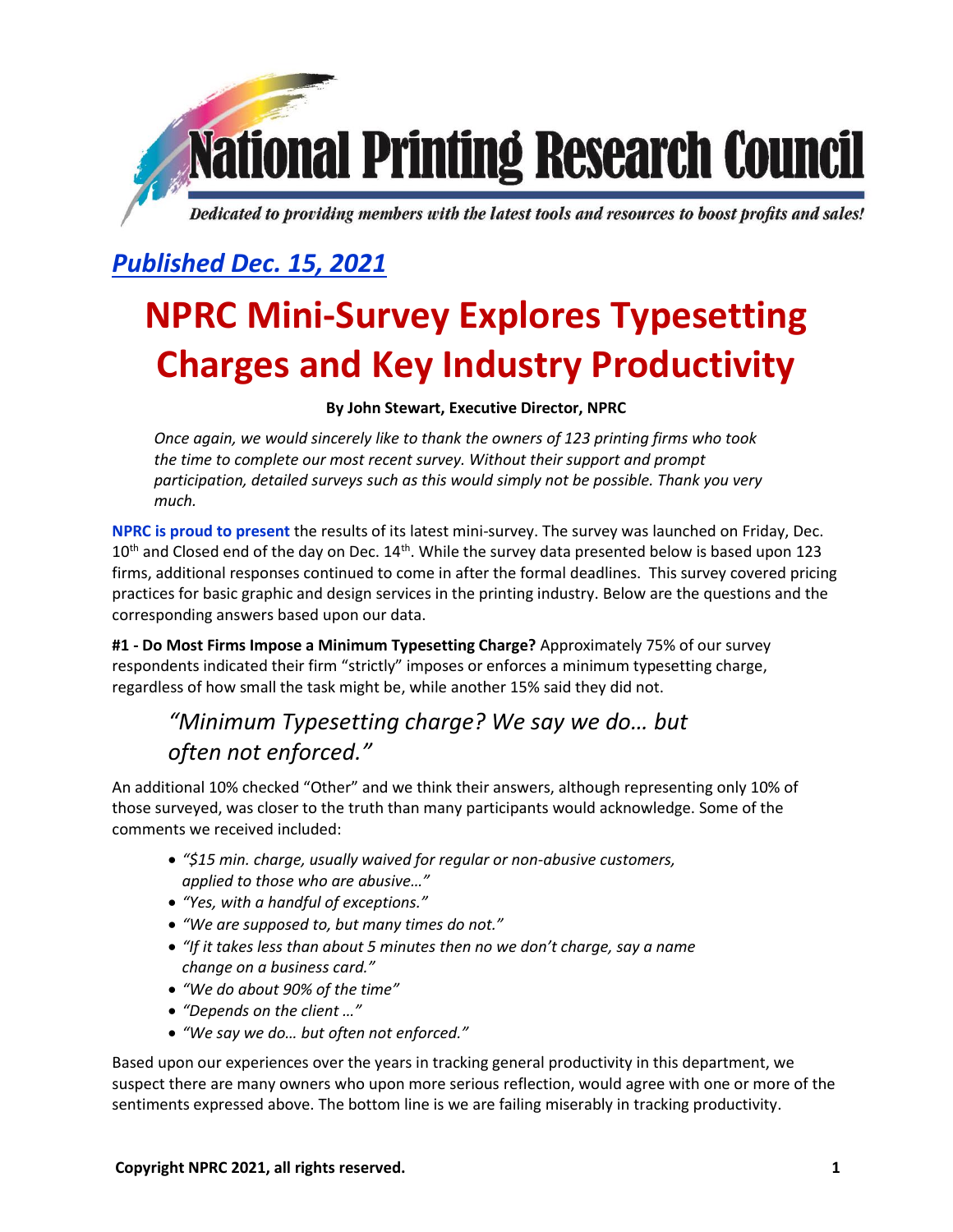**#2 – What is the Average/Median Minimum Typesetting Charge?** A straight-forward question with the answers below.



**Note, for comparative purposes,** we prepared a second graph and added two comparative markers from two previous surveys. We can't help but observe that the *"average"* and *"median"* rates have changed little during the past three years. As we note later in this report, our data tends to indicate that most firms in our industry are probably working at productivity levels of 40% or lower, at least in the graphics department. That means that instead of selling 30-35 hours of graphic sales each week, the average firm is most likely selling 15-16 hours of graphic sales each week.



**#4 – Agency or High-end Design Charges?** Question #4 tackled a similar task but concerned itself specifically with pricing "High-End" design projects. The following page includes a graph depicting a three-year trend for pricing this type of work.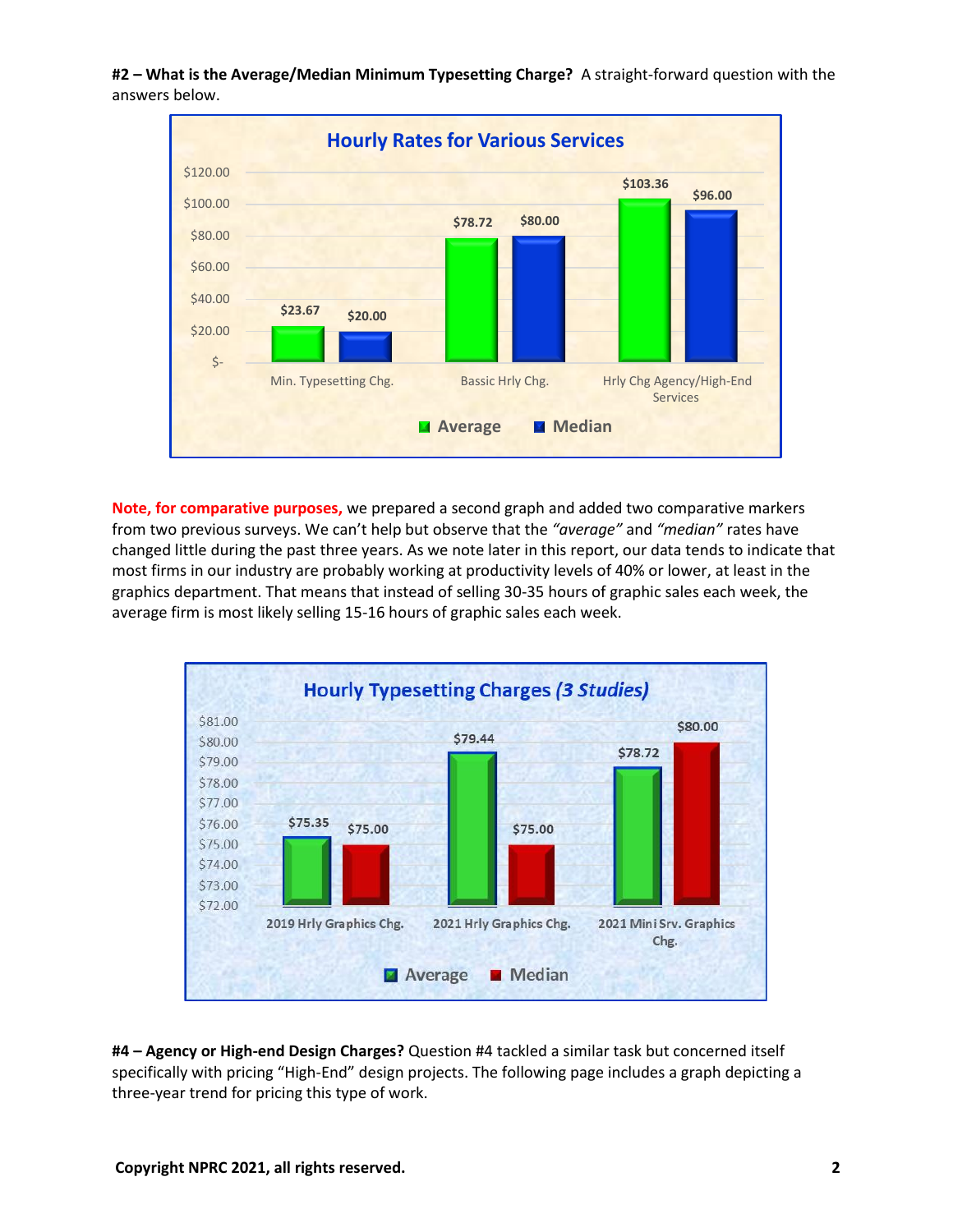

**#5 – Average Number of Graphic Employees?** We asked this question so that we could later calculate and comment on specific ratios related to sales per employee in the graphics department. These are the answers we received:

- *Average # of Graphic Designers or Typesetters… 1.6 Employees*
- *Median # of Graphic Designers or Typesetters… 1.0 Employees*

#### **#6 & #7 – Estimated Weekly & Annual Typesetting/Design Sales?**

Unfortunately (or fortunately as the case may be) we ended up basically asking the same question twice. We were trying to establish an approximate figure for total annual graphic art sales, ultimately planning to calculate the "sales per employee" for graphic designers.

Unfortunately, we mistakenly asked for both weekly sales as well as annual sales and that's where the problem started. When we annualized the average weekly graphic sales and compared that to the reported annua sales there was quite a difference - **\$52,469 vs. \$57,837.** The disparity in terms of median totals was even greater - **\$39,520 vs. \$48,267**.

We can blame much of the problem on the inability of owners to accurately track "real-world" graphic sales data. It was clear to us when looking at the data provided by owners that many were simply guessing at numbers. This is not a new problem and has in fact been a challenge facing the industry for 30+ years.

Our preliminary conclusion, subject to revision if and when we conduct a future survey, is that a significant portion of our industry appears to be selling graphic services at a loss. We analyzed the data numerous times and it appears that in many cases, owners are paying their graphics employees more than those employees are generating in sales.

## *"Our preliminary conclusion… is that a significant portion of our industry appears to be selling graphic services at a loss."*

One explanation is that many graphic employees are also charged with running digital presses and yet are not being credited with those sales. Granted, that could prove to be more difficult than it is worth, especially if the overall profits of the company are healthy.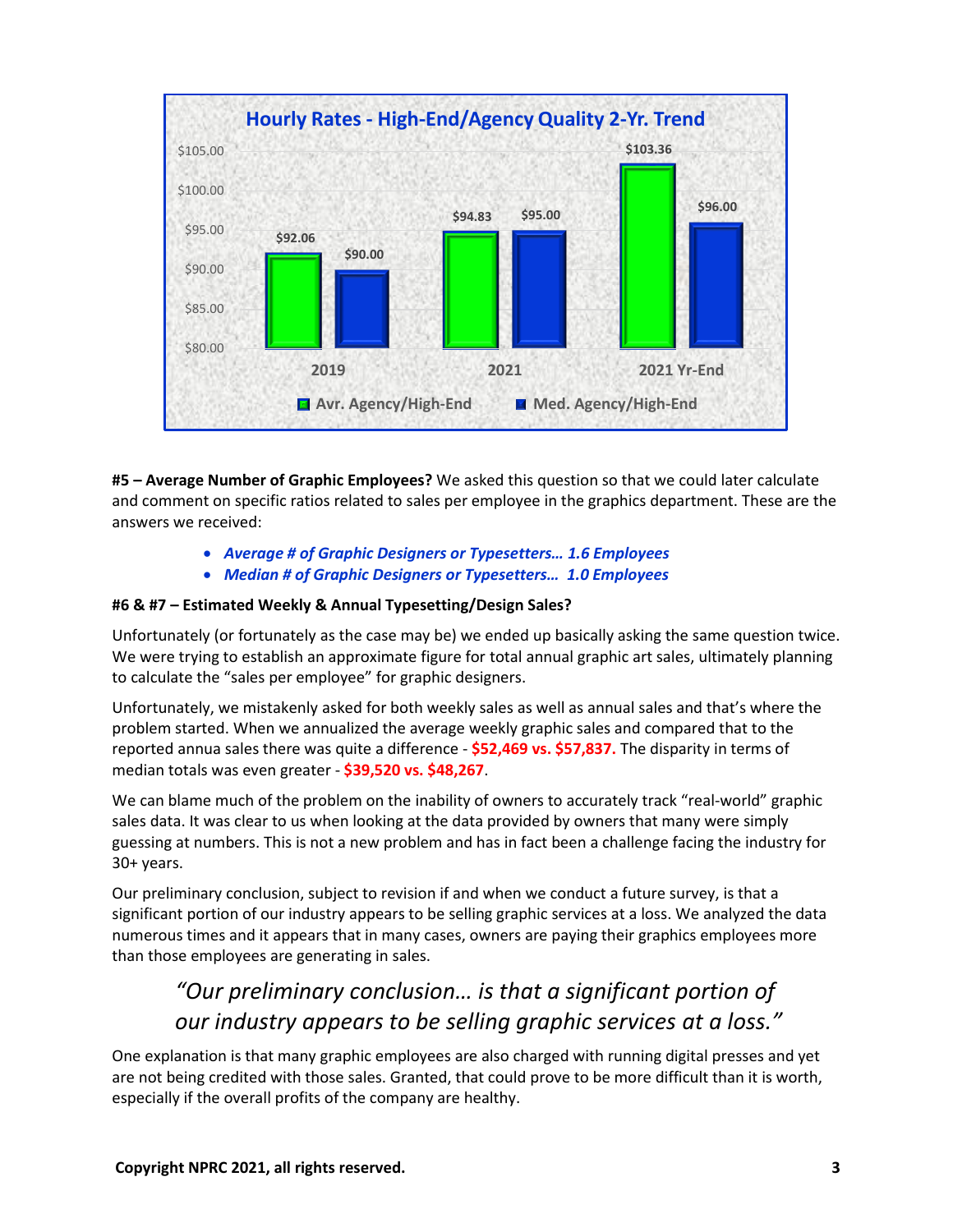On the other hand, if the company is having difficulties in achieving reasonable profits (especially in the Covid era), then the graphics department and its occasional inability to pay for itself deserves a closer examination.

**#8 – Total Projected 2021 Annual Sales?** Total projected sales for 2021 was a much easier question for participants to answer.

- *Average Projected 2021 Sales (All firms)… \$1,673,747*
- *Median Projected 2021 Sales (All firms)… \$768,000*

#### **#9 - Total Number of Employees & Resulting SPE?**

- **Average # of Employees… 10.6**
- **Median # of Employees… 6.0**



**IMPORTANT NOTE:** The SPE numbers appearing in the graph above are the result of averaging approximately 100 individual entries provided by participants. Dividing one column average (annual sales) by the average of another column (average employees) will not yield the same answer.

We continue to believe that sales per employee (SPE) is by far the most accurate and fastest method for calculating a firm's "true" productivity. Some owners attempt to rationalize why their SPE's do not reflect their productivity but in almost every case when the numbers and ratios are carefully analyzed the truth wins out.

SPE is normally expressed on an annual basis. It is simply calculated by dividing annual sales (actual or projected) by the total number of employees (including all working owners and partners) used or required to produce those sales.

#### **A SPECIAL ANALYSIS & GRAPHIC DEPARTMENT PRODUCTIVITY**

Driven to further explore the wild and sometimes incongruous data regarding total graphic sales, we analyzed the data further to see if we could extract some more accurate data that would better explain what we have often called the "Black Hole" of our industry.

First, we carefully examined two columns in our Excel Spreadsheet (*Total # of Designers* and *Total Graphic's Department Sales 2021*) and deleted almost 40% of the individual entries either because they were exceptionally low and would thus cast doubt on all subsequent data, and/or they simply made little sense.

We ended up with approximately 77 firms with 2021 average annual typesetting sales of \$100,786 produced by an average of 1.6 employees. The median sales number was \$60,000 produced by 1

**Copyright NPRC 2021, all rights reserved. 4**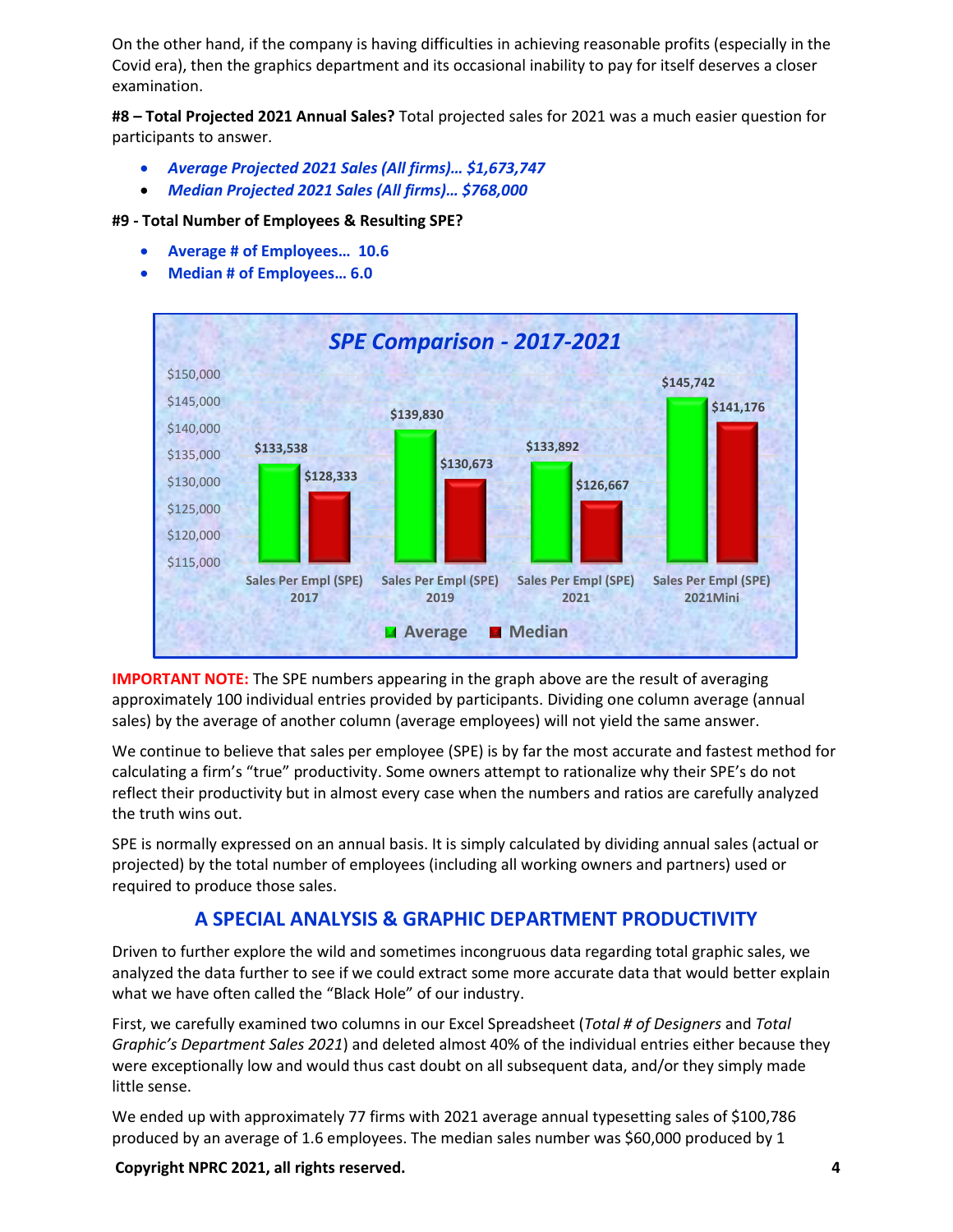employee. The next thing we did was examine each individual entry for annual department sales and apply the following formula to determine how productive these departments actually are.

#### **PERCENTAGE LEVEL OF PRODUCTIVITY BASED UPON TOTAL SALES AND HRLY GRAPHIC CHARGES**

#### *((Total Sales/# Graphic Employees)/Hrly. Graphics Chg.))/2040 = Est'd Level Productivity\**

#### *\* Productivity expressed as a percent of a 40-hr. week*

This formula basically calculates the estimated graphic sales per employee, divides that by the firm's hourly graphics rate (producing total hours billed), and then divides that by 2040 maximum annual production hours (52 weeks X 40 hrs. per week). The resulting number indicated the percent of billable hours based upon a 40-hour week.

Yes, we know that you can't sell 100% of the theoretical hours available, but we also know, provided the proper data, that you should be able to sell 10, 15 or even 20 hours per week for an employee who is paid for 40 hours per week.

The facts are that after we applied our formula duplicated it company by company, we were surprised but not shocked at what we found. The average level of productivity (hours actually sold based upon a 40-hr. week) was 38%. The median was slightly less at 35.9%.

#### **Average Calculated Productivity… 38%**

#### **Median Calculated Productivity… 35.9%**

That means that the average company, after accounting for and eliminating dozens of outlier and questionable entries, appeared to indicate in our survey they are actually invoicing/selling approximately 14-16 hours per 40-hour week. Believe it or not, this is very consistent with our findings from past surveys.

Remember, the above data is derived from data that has been thorough scrubbed and cleaned with outliers removed. Suffice it to say that tracking billable hours in the graphics department is one of the greatest challenges in our industry.

While it is unrealistic to expect an art department to invoice or bill 40 hours per week, we think it is perfectly reasonable and achievable to reach the 50-60% productivity level, and yet most departments DO NOT, at least according to the data we have collected.

We looked at 60 printing firms and calculated the percent of hours they invoiced or produced on a weekly basis. Even if you once again eliminate what some would still define as "outliers," you are left with some shocking data… 32% of firms unable to account for billing more than eight hours of typesetting and design services per week. An additional 15% of firms being able to invoice/produce between 12-14 hours per week!

#### **See the chart on the next page for details.**